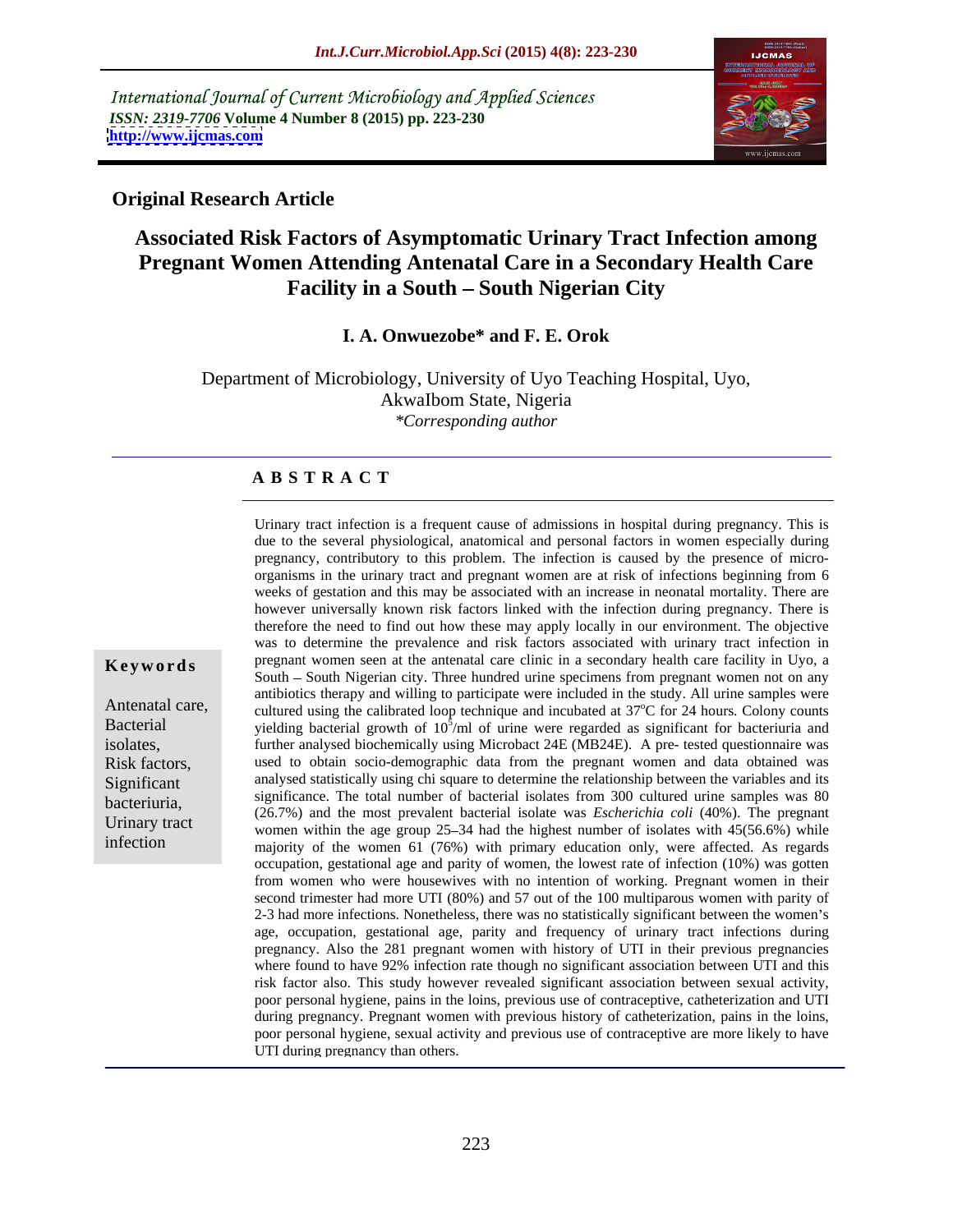Urinary tract infection (UTI) is known to be the single most common bacterial infection of mankind (Theodor, 2007). Apart from other several factors perculiar to the female gender, the short urethra and its proximity to **Materials and Methods** the anus in women, during pregnancy, vaginal secretion is much more increased and is a medium for bacterial growth. Also, due to increased progesterone activity, the which aids bacterial growth (Cunningham,

Pregnant women are at risk of infections beginning from 6 weeks of gestation and peaks at weeks 22 to 24 (John and Michael, 2000). The three clinical manifestations of the study. UTIs in pregnancy are asymptomatic bacteriuria, acute cystitis and pyelonephritis (Loh and Silvalingam, 2007). Many different organisms can infect the urinary tract, but by far the most common agents are the gram-negative bacilli (Braunwald *et al.,* 2001; Wilson and Gaido, 2004). The gram negative bacilli are *Escherichia coli*, Klebsiella <sup>s</sup>*pp, Proteus mirabilis, Pseudomonas aeruginosa, Acinetobacter spp, Citrobacter spp, Enterobacter and Serratia spp* as the case may be. A well structured pretested questionnaire

The risk of asymptomatic bacteriuria, a form of UTI increases with increasing parity, lower socioeconomic status, increasing age, sexual activity, sickle cell trait or disease, diabetes and previous UTI. Others include gestational age and level of education, previous history of catheterization, pains in<br>the loins personal hygiene use of **Results and Discussion** the loins, personal hygiene, use of contraceptive and previous use of third generation Cephalosporin (Glistrap and Ramin, 2001; Moges *et al.,* 2002; Vardi *et* 

Complications such as abortion, small birth

Introduction size, maternal anaemia, hypertension, size, maternal anaemia, hypertension, preterm labour, phlebitis, thrombosis, and chronic pyelonephritis may complicate urinary tract infection during pregnancy (Akere *et al.,* 2002; Onuh *et al.,* 2006).

## **Materials and Methods**

glucose level of the vagina is increased the only well attended Secondary Health and Lucas, 1993; Saidi *et al.,* 2005). Nigeria following ethical approval by the The study was carried out over a period of six months on urine samples from 300 pregnant women attending antenatal clinic at care facility in Uyo, Akwa Ibom State, institution. All pregnant women not on any antibiotics therapy and willing to participate were included in the study while those on any antibiotic therapy were excluded from the study.

> Mid stream clean-catch urine samples were collected and inoculated on MacConkey and blood agars and incubated at 37<sup>o</sup>C for 24 oC for 24 hours. They were examined for growth and colony counts yielding bacterial growth of 10<sup>5</sup> /ml of urine were taken to be significant. Following Gram stain, the bacterial isolates were further identified biochemically using Microbact 24E (MB24E).

self administered or by the aid of an interviewer according the educational level of the participants was used to obtain their socio-demographic data. The data obtained was analysed statistically using chi square to determine the relationship between the variables and their significance.

## **Results and Discussion**

*al.,* 2012; Alemu *et al.,* 2012). prevalent bacterial isolate is *Escherichia*  The total number of bacterial isolates from cultured urine samples is 80 and the most *coli,* as shown on figure 1. The distribution of the bacterial isolates according to the age,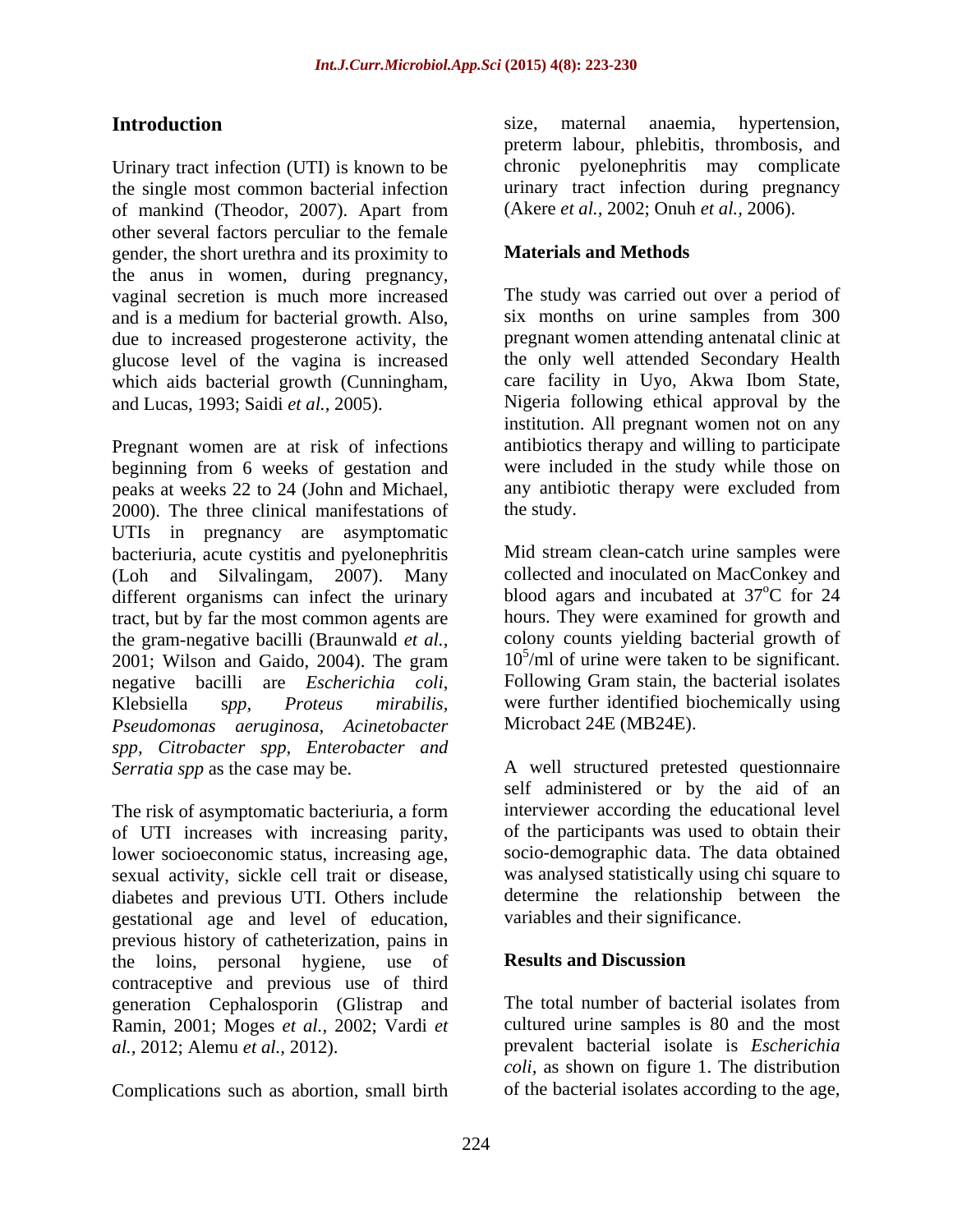marital status, educational and occupation gram negative bacterial isolates of 61.1%, 1, 2 and 3 respectively. Pregnant women in reveals lowest and highest rates of infection women (26.7%), past history of UTI (92%), previous use of contraceptive (77%), history hygiene (37%) and presence of loin pain

from this study was 26.7% and of Gram negative bacterial origin. This is in regards the bacterial isolates but differed in the prevalence as higher rates of urinary

levels of women is shown on figure 2, tables 51.0%, 67.5% and 61.9% were reported in their second trimester of pregnancy have the Tanzania respectively (Sabrina *et al.,* 2010; highest rate of bacterial isolates (80%) and Pondei *et al.,* 2012). The reason for this therefore are more infected (Table 4). The difference may not be unconnected with the parity of these women as regards infections increased health awareness created by at parity 0–1 and 2–3 respectively (Table 5). organizations. The uropathogen *Escherichia* Higher percentages of bacterial isolates and  $\frac{1}{2}$  *coli* (40%) predominated over *Klebsiella* UTI are recorded in sexually active pregnant spp. (31%) in this study as in some other of catheterization (69%), reduced personal is in contrary to the findings from some (67%) (Tables 6–9 and figures 3 and 4). <br> *spp.* to be more prevalent than *E. coli*<br>
(Omonigho *et al.*, 2001). The anatomical<br>
The prevalence of urinary tract infection proximity of the genito-urinary system to the conformity with similar studies carried out lactose during pregnancy which encourages in Nigeria and some African countries as the growth of *E. coli* (Weatheral *etal.,* Bayelsa state, Rivers state, Ethiopia and government and nongovernmental studies (Okonko *et al.,* 2009; Ebie *et al.,* 2001; Sabharwal, 2012). However this result states in Nigeria which showed *Klebsiella spp.* to be more prevalent than *E. coli* (Omonigho *et al.,* 2001). The anatomical proximity of the genito-urinary system to the anal region (Obiogbolu *et al.,* 2009) and the increased concentration of amino acids and 1988) may have also contributed.

| <b>Marital Status</b> | No. of samples $(\% )$ | No. of isolates $(\% )$ |
|-----------------------|------------------------|-------------------------|
| Single                | 0(0)                   | 0(0)                    |
| Married               | 300(100)               | 80 (100)                |
| Separated             | 0(0)                   | 0(0)                    |
| Divorced              | 0(0)                   | 0(0)                    |
| <b>Total</b>          | 300(100)               | 80(100)                 |

## **Table.1** Distribution of bacterial isolates in relation to marital status

**Table.2** Distribution of bacterial isolates in relation to educational levels of women

| <b>Educational status</b> | No. of samples $(\% )$ | No. of isolates $(\% )$ |
|---------------------------|------------------------|-------------------------|
| No formal education       | 0(0)                   | 0(0)                    |
| Primary                   | 150(50.0)              | 61 (76)                 |
| Secondary                 | 100(33.3)              | 19 (24)                 |
| Higher learning           | 50(16.7)               | (0)                     |
| <b>Total</b>              | 300(100)               | 80 (100)                |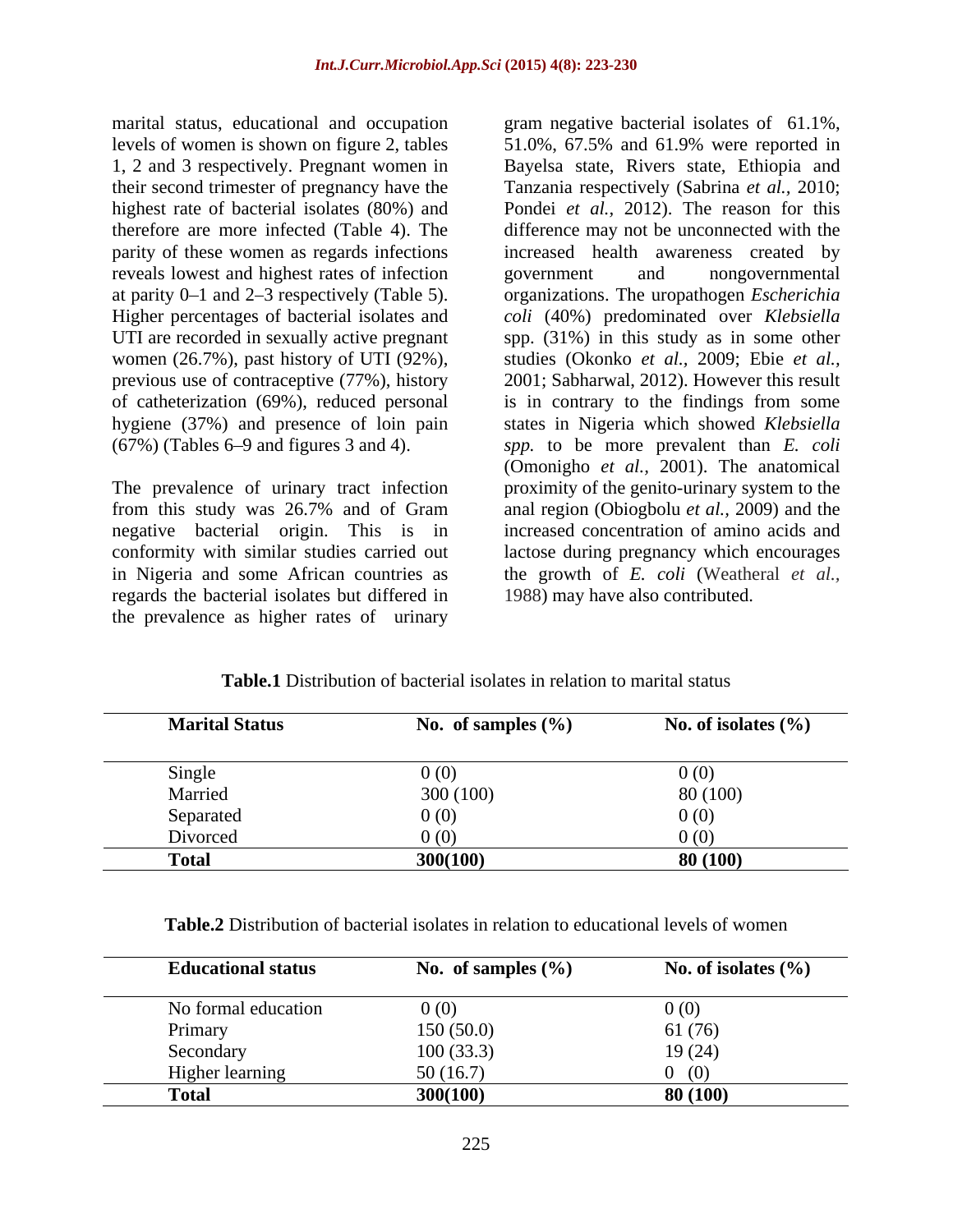### *Int.J.Curr.Microbiol.App.Sci* **(2015) 4(8): 223-230**

| <b>Occupation</b> | No. of samples $(\% )$ | No. of isolates $(\%$ |
|-------------------|------------------------|-----------------------|
| No employment     | 15(5)                  | (12.5)<br>10          |
| Housewife         | 10(3.3)                | 8(10)                 |
| Employed          | 50(16.7)               | 45 $(56.2)$           |
| <b>Business</b>   | 225(75)                | 17(21.3)              |
| <b>Total</b>      | 300 (100)              | 80(100)               |

**Table.3** Bacterial isolates in relation to occupation

**Table.4** Distribution of bacterial isolates in relation to gestational age

| <b>Gestational age</b>  | No. of samples $(\% )$ | No. of isolates $(\% )$ |
|-------------------------|------------------------|-------------------------|
| <sup>st</sup> Trimester | 80(26.7)               | $\sqrt{2}$<br>6(7.5)    |
| $2nd$ Trimester         | 120(40)                | 64(80)                  |
| $3rd$ Trimester         | 100(33.3)              | 10<br>(12.5)            |
| <b>Total</b>            | 300(100)               | 80(100)                 |
| $P<0.005$ .             |                        |                         |

**Table.5** Distribution of bacterial isolates in relation to parity

| <b>Parity</b>        | No. of samples $(\%$ | No. of isolates $(\% )$ |
|----------------------|----------------------|-------------------------|
| $U$ - $\lambda$      | 50(16.7)             | 10(12)                  |
| $\sim$ $\sim$<br>∸ ~ | 100(33.3)            | 57 (73)                 |
|                      | 150(50)              | 13(16)                  |
| <b>Total</b>         | 300 (100)            | 80 (100)                |
| p > 0.005            |                      |                         |

| <b>Table.6 Dist</b><br>istribution of bacterial isolates in relation to sexual activity |  |  |  |
|-----------------------------------------------------------------------------------------|--|--|--|
|                                                                                         |  |  |  |

| <b>Sexual activity</b> | No. of samples $(\%$ | No. of isolates $(\% )$ |
|------------------------|----------------------|-------------------------|
| Active                 | 300 (100)            | 80(26.7)                |
| Non-active             | 0(0)                 | 0(0)                    |
| <b>Total</b>           | 300(100)             | 80(26.7)                |
| p<0.005                |                      |                         |

**Table.7** Distribution of bacterial isolates in relation to past history of UTI

| Past history of UTI | No. of samples $(\% )$ | No. of isolates $(\% )$ |
|---------------------|------------------------|-------------------------|
| Present             | 281 (93.7)             | 73 (92)                 |
| Absent              | 19(6.3)                | 7(8)                    |
| <b>Total</b>        | 300(100)               | 80(100)                 |

p>0.005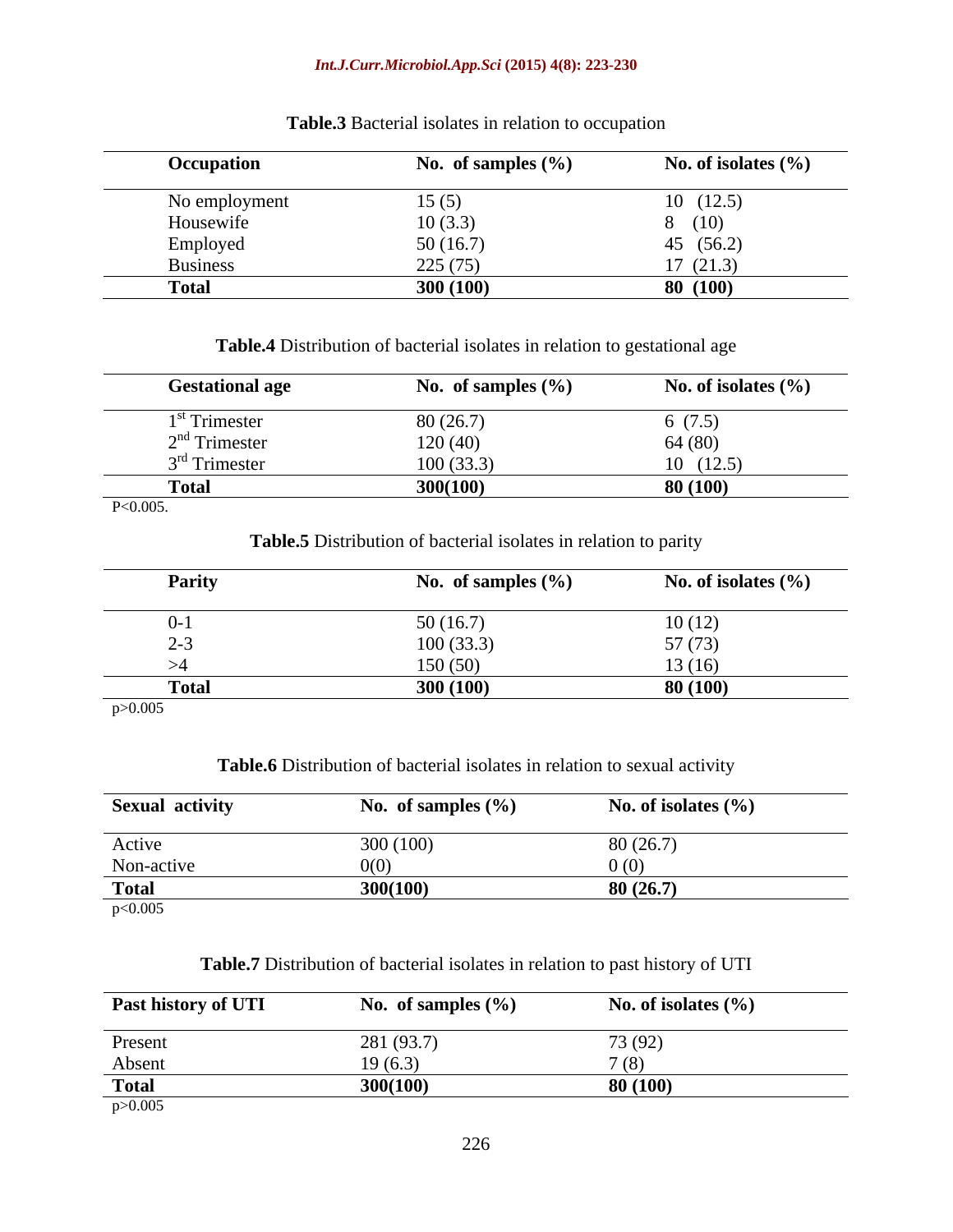### *Int.J.Curr.Microbiol.App.Sci* **(2015) 4(8): 223-230**

| <b>Previous use of contraceptive</b> | No. of samples $(\% )$ | No. of isolates $(\% )$ |
|--------------------------------------|------------------------|-------------------------|
| Yes                                  | 195(65)                | 61(77.0)                |
| $\rm No$                             | 105(35)                | 19(23.0)                |
| <b>Total</b>                         | 300(100)               | 80(100)                 |
| p < 0.005                            |                        |                         |

**Table.8** Distribution of bacterial isolates in relation to previous use of contraceptive

**Table.9** Distribution of bacterial isolates according to history of catheterization

| <b>History of catheterization</b> | $\sim$<br>. of samples $(\% )$<br>. | $\sqrt{2}$<br>isolates (%   |
|-----------------------------------|-------------------------------------|-----------------------------|
| <b>Yes</b>                        | $\sim$                              | 5(69)<br>ັັ                 |
| N <sub>o</sub>                    | 25:<br>(84.5)                       | $\sim$ $\sim$ $\sim$ $\sim$ |
| <b>Tota</b>                       | 300(100)                            | 80 (100)                    |

p< 0.005

**Figure.1** Frequency of bacterial isolates



**Figure.2** Bacterial isolates in relation to age of pregnant women

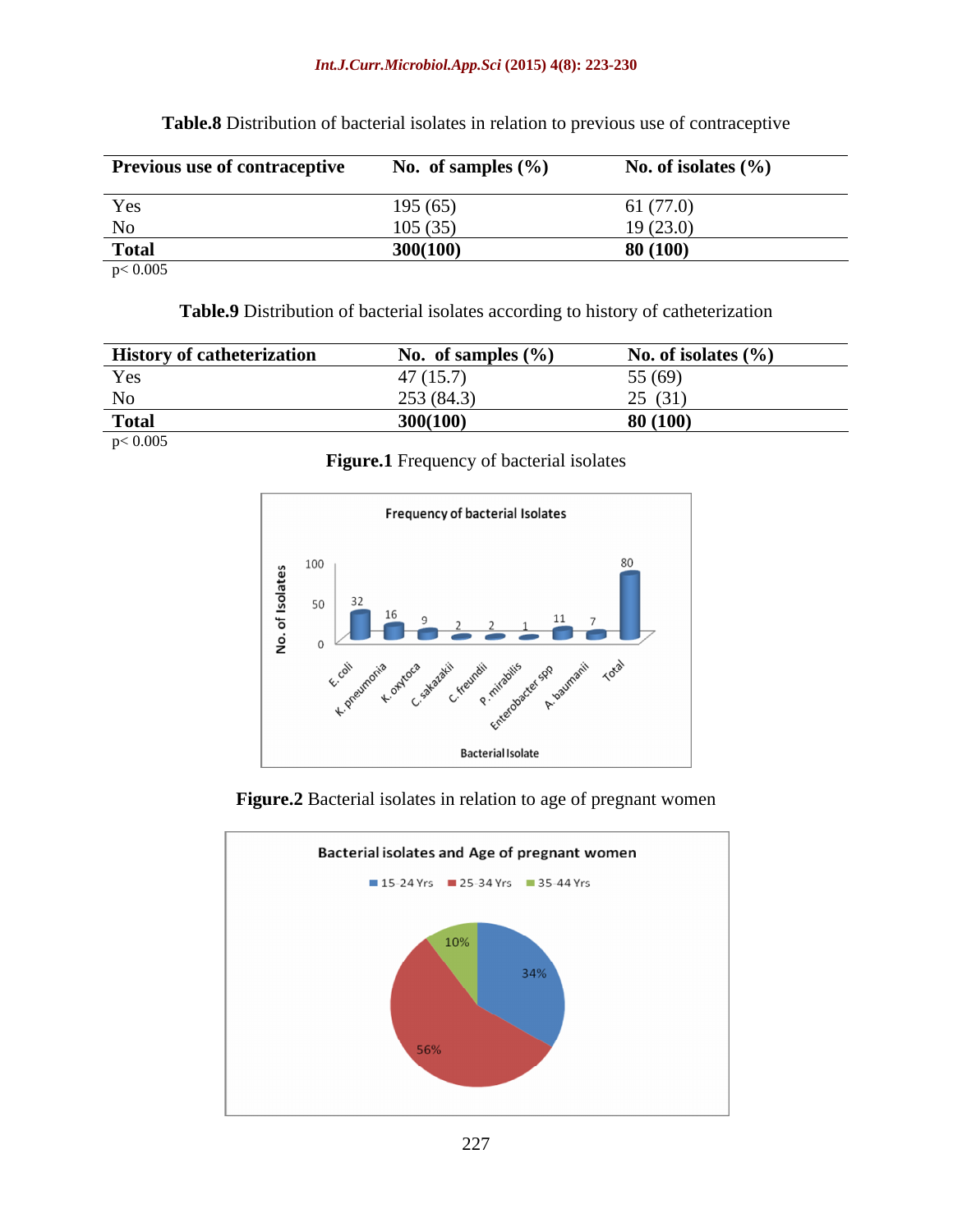

**Figure.3** Bacterial isolates in relation to personal hygiene of pregnant women



**Figure.4** Bacterial isolates in relation to history of pain in the loin

however no significant association between (Masinde *et al.,* 2009; Hamdan *et al.,* 2011).

Risk factors such as maternal age, these factors and bacteriuria from this study gestational age and level of education are as reported elsewhere (Masinde *et al.,* known to contribute to UTI in pregnant 2009). Occupation and parity of pregnant women (Glistrap and Ramin, 2001; Moges women have been reported as significant *et al.,* 2002; Haider *et al.,* 2010). There was risk factors of UTI by some studies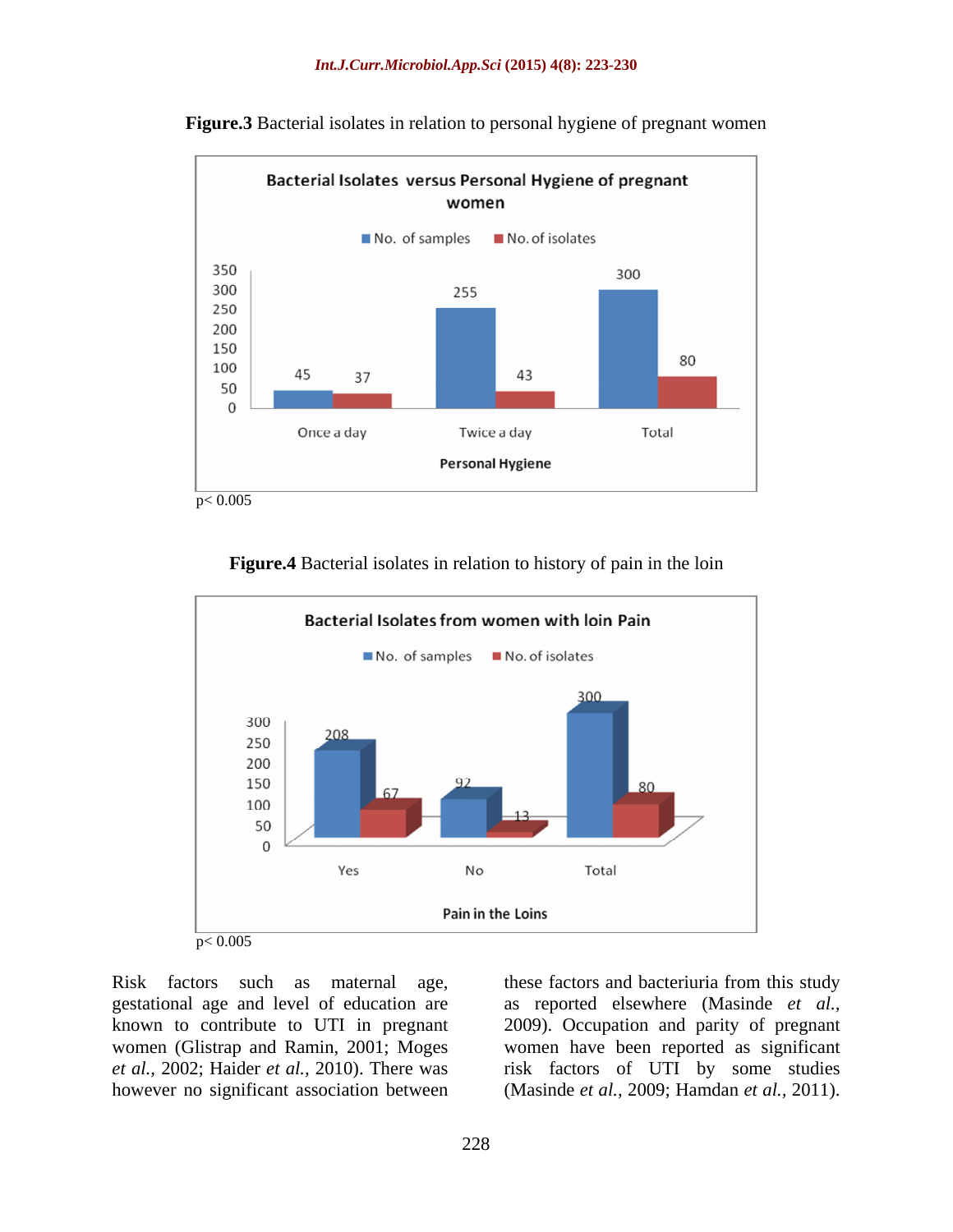However, this was not revealed by this study as the higher bacterial isolates observed in pregnant women who are on paid *Niger. Br. J. Obstet. Gynaecol.,* employment (56.2%) and those who had  $2-3$  11(12): 23-30.

The prevalence of Urinary tract infection in medicine, 15th edn, Mc Graw-Hill, pregnant women with previous history of New York. Pp. 1620–25. catheterization was significantly higher than Cunningham, F.G., Lucas, M.J. 1993. those without previous history of Urinary tract infection in pregnancy. catheterization  $(p= 0.001)$  this findings agrees with some study report (Vardi *et al.*, Ebie, M.Y., Kandakal-Olu Y.T., 2012; Akere *et al.*, 2002). This could be so Ayanbadejo, A., Tanyigna, K.B. 2012; Akere *et al.,* 2002). This could be so because catheterization is an invasive procedure and can lead to the introduction of bacterial organism to the bladder. There *Microbiol*., I15(1): 31–37. were also significant associations between Glistrap, L.C., Ramin, S.M. 2001. Urinary pains in the loins, poor personal hygiene as ascertained by number of baths taken per day, previous use of contraceptive and UTI. 581–589. Similar findings have been reported Haider, G., Zehra, N., Munir, A.A., Aaider, elsewhere (Alemu *et al.,* 2012; Akere *et al.,* 2002). tract infection in pregnancy. *J. Pak.*

Pregnant women with previous history of catheterization, pains in the loins, poor personal hygiene, sexual activity and previous use of contraceptive are more<br>Khartoum North Hospital. Ann. Clin. likely to have UTI during pregnancy than others. It is there important for Obstetricians John, E.D., Michael, L.L. 2000. Urinary and Health educators to educate these women on these risk factors to prevent the health implications of UTI. Loh, K.Y., Silvalingam, N. 2007. Urinary

- Akere, J., Abhlimen, P., Okonofua, F. 2002. bacteriuria among pregnant women in Benin City. *Niger. Br. J. Obstet.*
- Alemu, A.T., Moges, S.W., Shiferaw, S.T., Tafess, S.T., Kassu, T.S., Anagaw, S.V., Agegn, G.S. 2012. Recent

development in the diagnosis and treatment of urinary tract infections.  $11(12): 23-30.$ 

- deliveries (73%) has no statistical significant Braunwald, E., Fauci, A.S., Kasper, D.L., relationship with UTI. Hauser, S.L., Longo, D.L., Jameson, J.L. 2001. Principles of internal medicine, 15th edn, Mc Graw-Hill,<br>New York. Pp. 1620–25.
	- *Clin. Obset. Gynaecol., 36: 555-568.*
	- Ebie, M.Y., Kandakal-Olu Y.T., Ayanbadejo, A., Tanyigna, K.B. 2001. Urinary tract infections in a Nigerian Military Hospital. *Nig. J. Microbiol.,* I15(1): 31–37.
	- tract infections in pregnancy. *Obstet. Gynecol. Clin. North Am.,* 28(3): 581–589.
	- A. 2010. Risk factors for urinary *Med. Assoc.,* 60: 213–216.
	- Hamdan, Z., Haliem, A.Z., Ali Salah, K., Adam, I. 2011. Epidemiology of urinary tract infections and antibiotic sensitivity among pregnant women at Khartoum North Hospital. *Ann. Clin. Microbiol. Antimicrob., 10: 2-5.*
	- tract infections during pregnancy. *Am. Family Phys.*, 61(3): 713-21.
- **References** *Malaysian Family Phys.*, 2(2): 54 tract infections in pregnancy. 57.
	- Prevalence of asymptomatic **KILONES** KILONES, A., MShana, S.E. 2009. *Gynaecol.,* 221(2): 141–144. **Medical Centre, Mwanza.**<br>A T. Moges S.W. Shifaraw S.T. *Health Res.*, 11: 154–159. Masinde, A., Gumodoka, B., Kilon, B., Kilonzo, A., Mshana, S.E. 2009. Prevalence of urinary infection among pregnant women at Bugando Medical Centre, Mwanza. *Tanzan J. Health Res.,* 11: 154–159.
		- Moges, F., Mengistus, G., Genetu, A. 2002. Multiple drug resistance in urinary